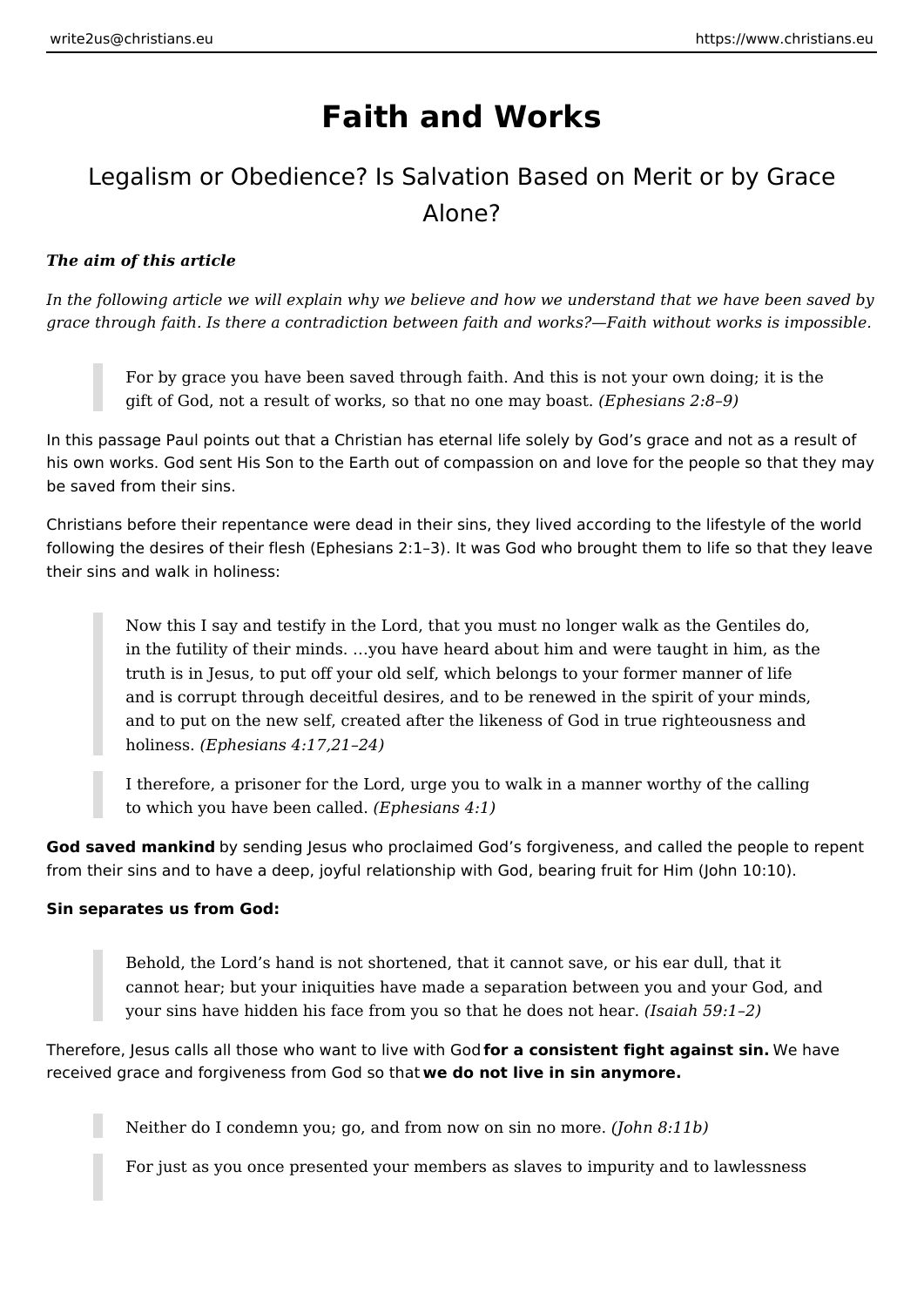leading to more lawlessness, so now present your members as slaves to leading to sanctifi $(cRationan s 6:19)$ 

Working together with him, then, we appeal to you not to receive the gr vain(2 Corinthians 6:1)

For the grace of God has appeared, bringing salvation for all people, tr renounce ungodliness and worldly passions, and to live self-controlled, godly lives in the prese(nTititaugse  $\&$ :11 12)

In fact, all admonishments and encouragements of the New Testament could be q God gives His grace to live a hBoy yn bigetecting this, one takes God s grace in vain false testimony about God to other people, as he doe**Gondos need weecnt winning insident** purify from sin.

In the same way, let your light shine before others, so that they may se works and give glory to your Father who Misstine we 5 ve 6).

So the opinion shared also by Martin Luther that Christian life is outward in invis Emphasisthe fruits of Christian life and homimets be called legalism. It is not about the Old Testament nor a mere human effort or performance but a fight for holine salvation, the relationship with God and the help of the Holy Spirit. In fact, faith possible:

So also faith by itself, if it does not have awnounce  $s \approx 2$ : institutional  $\sim 2$ 

James thoughts are not in contradiction with Paul s teaching in the Letter to the contrasts the works of the Old Testament law with the grace and faith freely give James speaks ahbeo untorthlessness of believing in God s existence wire althout which elss. against those who still want to be justified by keeping the Old Testament law; Ja who testify their faith only by their words but do not fight for holiness in their li they are followers of Jesus. As faith in God does not only mean acknowledging **H** faith in Jesus Christ cannot simply mean acknowledging the historicity of Jesus about Him (including His death and resurrection).

Whoevebre lieve isn the Son has eternal life; whoevebeery to hopes from the all not see life, but the wrath of God remains on him. (John 3:36)

Jesus identifies faith with obe doe tehat Jesus speaks about obedience and not a improved in some points (giving up bad habits, sins condemned even by worldly humanitarian or religious acts etc.). Jesus calls people to follow Him, as He cal lived a life according to God in several points but was not ready to give the firs Jesu&Matthew 19:16A26John says:

Whoever says he abides in him ought to walk in the same way in which I John 2:6)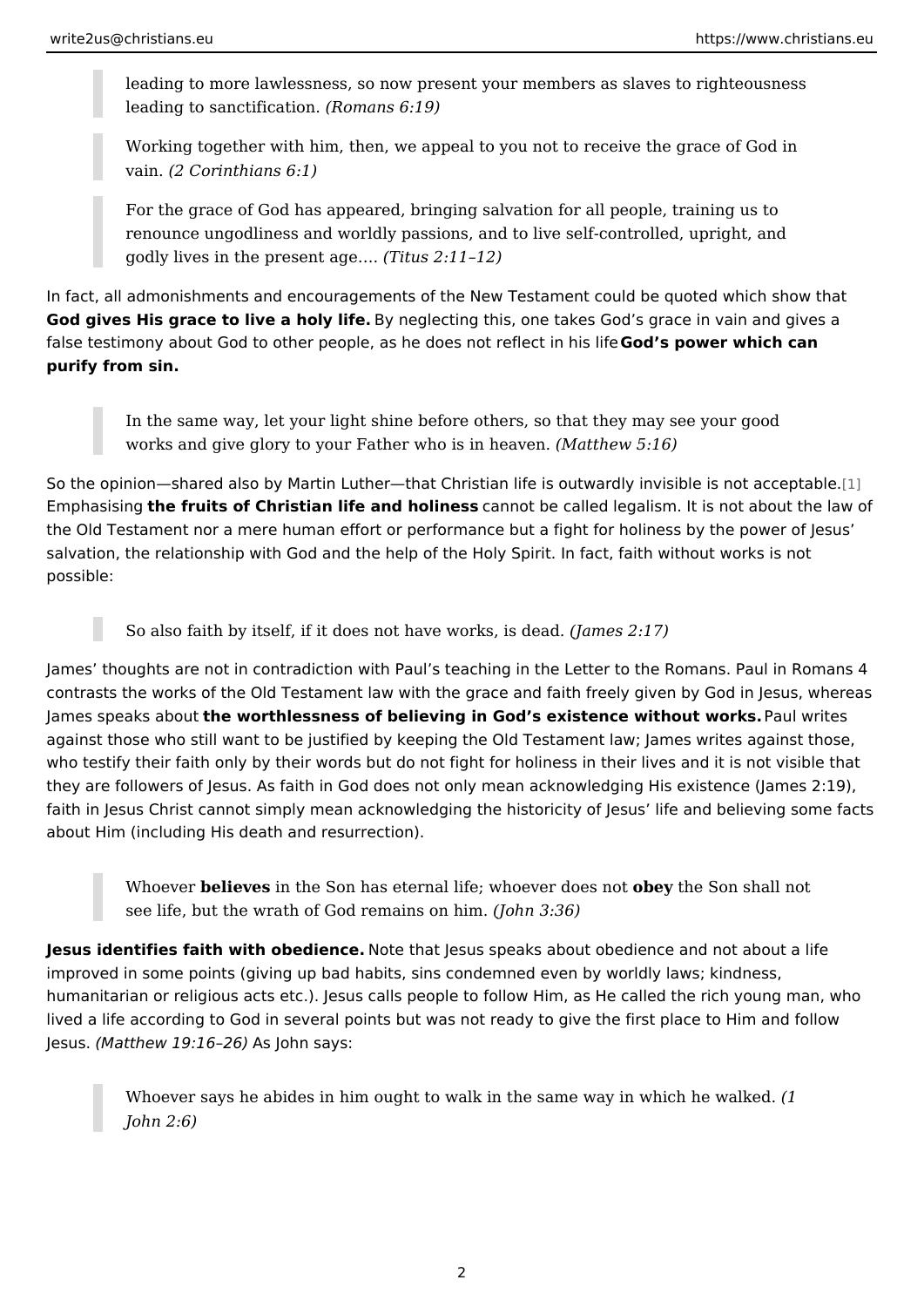**Jesus completely devoted His life to those who needed help;** he wanted to show them God's loveand lead them to God. **He calls all those who want to follow Him to do the same.**

A new commandment I give to you, that you love one another: just as I have loved you, you also are to love one another. By this all people will know that you are my disciples, if you have love for one another. *(John 13:34–35)*

**As Christians** we want to live worthy of the call of Jesus. **This does not mean that we are sinless or perfect; yet, it is a wholeharted endeavour to be holy and blameless like Jesus and not just a powerless attempt. It is a fight** which Paul describes in a very encouraging way in his first letter to the Corinthians:

Do you not know that in a race all the runners run, but only one receives the prize? So run that you may obtain it. Every athlete exercises self-control in all things. They do it to receive a perishable wreath, but we an imperishable. So I do not run aimlessly; I do not box as one beating the air. But I discipline my body and keep it under control, lest after preaching to others I myself should be disqualified. *(1 Corinthians 9:24–27)*

**We cannot excuse ourselves** with the weakness of man as lesus was also aware of it (Hebrews 12:1-4), yet He spoke clearly about what He demands from His followers:

If anyone would come after me, let him deny himself and take up his cross and follow me. *(Matthew 16:24b)*

Sin cannot become normal for a Christian. If we fall, we should stand up again taking strength from God's forgiveness (1 John 2:1) and **fight against sin till the end** (Hebrews 12:1–4).

No one can make himself worthy of the eternal life simply by his deeds. But the deeds show if someone has real relationship with God, if he has really repented, if he has accepted God's grace, if he believes in Jesus, if the power of Jesus' salvation has become reality in his life. If yes, then it will be visible in his life.

…show me your faith without the works, and I will show you my faith by my works. *(James 2:18b, NASB)*

This is the reason why the New Testament often speaks about **the last judgement as being based on what we have done.**

For we must all appear before the judgement seat of Christ, so that each one may receive what is due for what he has done in the body, whether good or evil. *(2 Corinthians 5:10)*

**So, the opinion that faith in Jesus' death and resurrection is enough in itself for salvation is wrong;** but so is the other extreme that we can gain merits in front of God by good works. The latter is refuted also in Jesus' parable of the unworthy servant: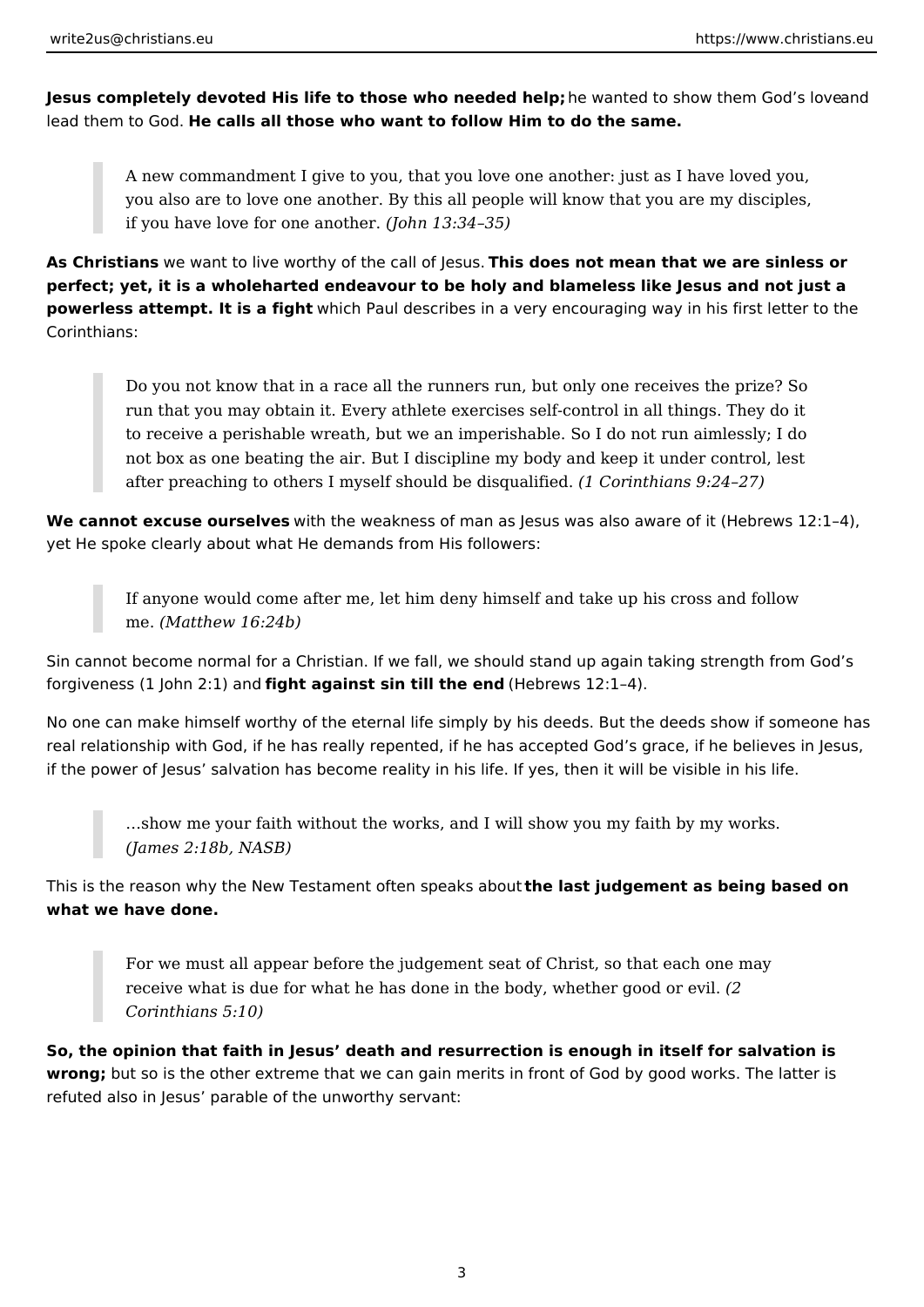<span id="page-3-0"></span>So you also, when you have done all that you were commanded, say, W servants; we have only done what w( $d$ sukoeur1 $d$ utout).

### Conclusion

The word of God is reality also today and is able to choanthologie whice want it, who freely decide to serve Jesus taking the easy yoke of Jesus (Matthew 11:30) subn of freedom (James 1:25 and 2:12) and not to the law bot at the gO fidum testam 6 mod, testifying about the power of Histher are those who hear and understand the word

I am the good shepherd. I know my own and my own know me, just as th me and I know the Father; and I lay down my life for the sheep. And I h that are not of this fold. I must bring them also, and they will listen to there will be one flock, one  $s$  be pheard. 4 16)

#### Related Links

[Sanctifica](https://www.christians.eu/sanctification/)tion

Your Email\*

Your Message\*

#### Send

#### Footnotes

1. A Christian person is not made up of his outward conduct; Nor does he behave acc situation, but according to the inner one. That is to say, it is a different heart, a d mind, which does the same works as another does without this kind of courage and that everything depends on faith. Therefore he behaves, stands, eats, drinks, dres other common man in his position, so that you won t noti $W$  eihinsa Chhtraip bisatrille 8.1.52(2: Luther deutsch, Erg. Bd. Lutherlexikon, p. 57 f

A Christian cannot be discerned according to his external life. For it is no less im the life of an non-Christian. Therefore they have to pray daily, Forgive us our deb and discern a Christian rightly, let him do it according to faith. For according to o sinners and, like all people, must suffer death and expect all manner of troubles he than other people who are non-Christians. For Christians feel the sin much more th Hauspostille 1544, Von der Frucht der Auferstehung Christi: Luther deutsoh, Erg. B.

Permission is granted to reproduce this article for personal use unchanged and complete only. Co any other form without written permission from www.christians.eu

Unless otherwise indicated, all Scripture quotations are from The Holy Bible, English Standard Ve by Crossway, a publishing ministry of Good News Publishers. Used by permission. All r